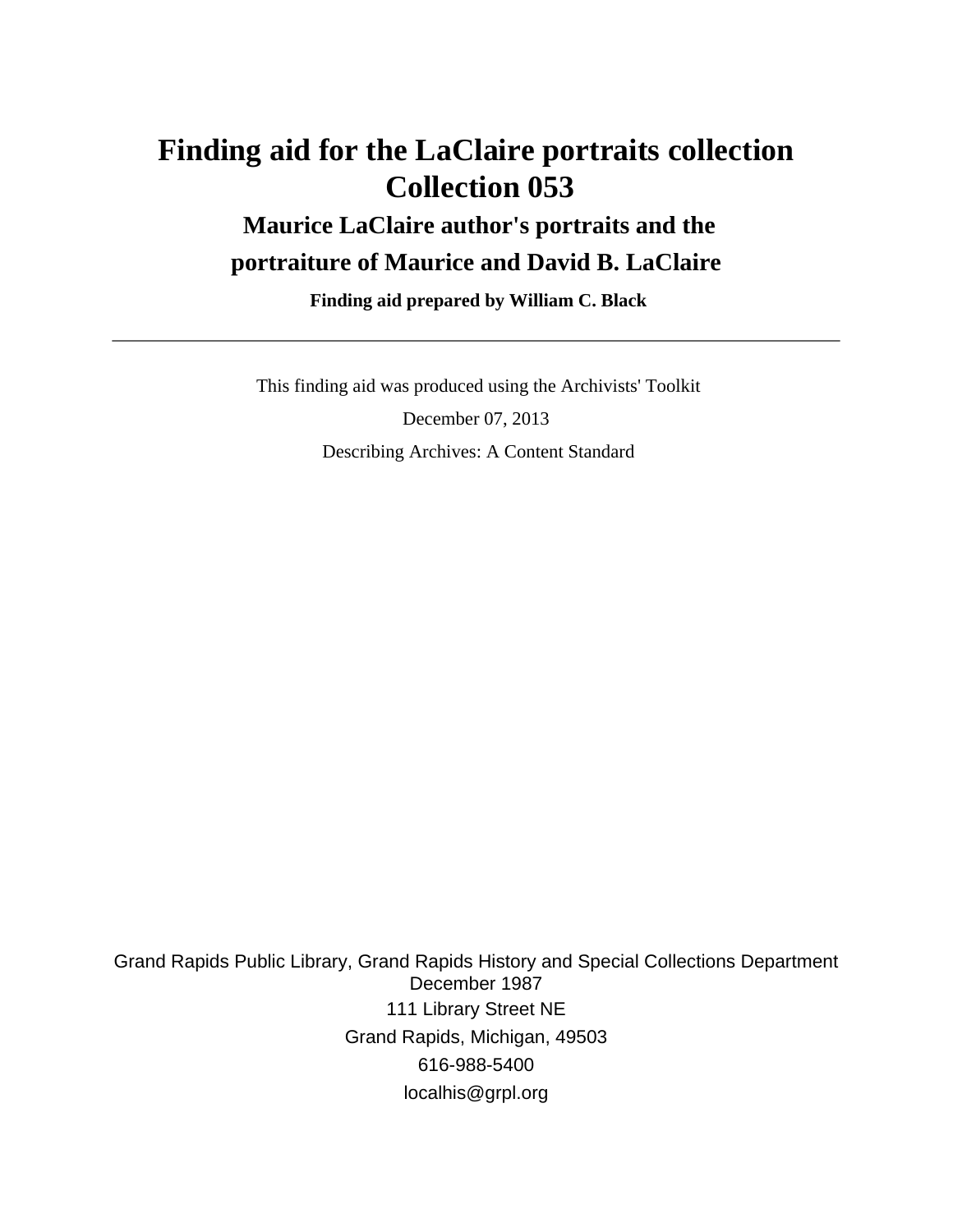## **Table of Contents**

 $\overline{\phantom{a}}$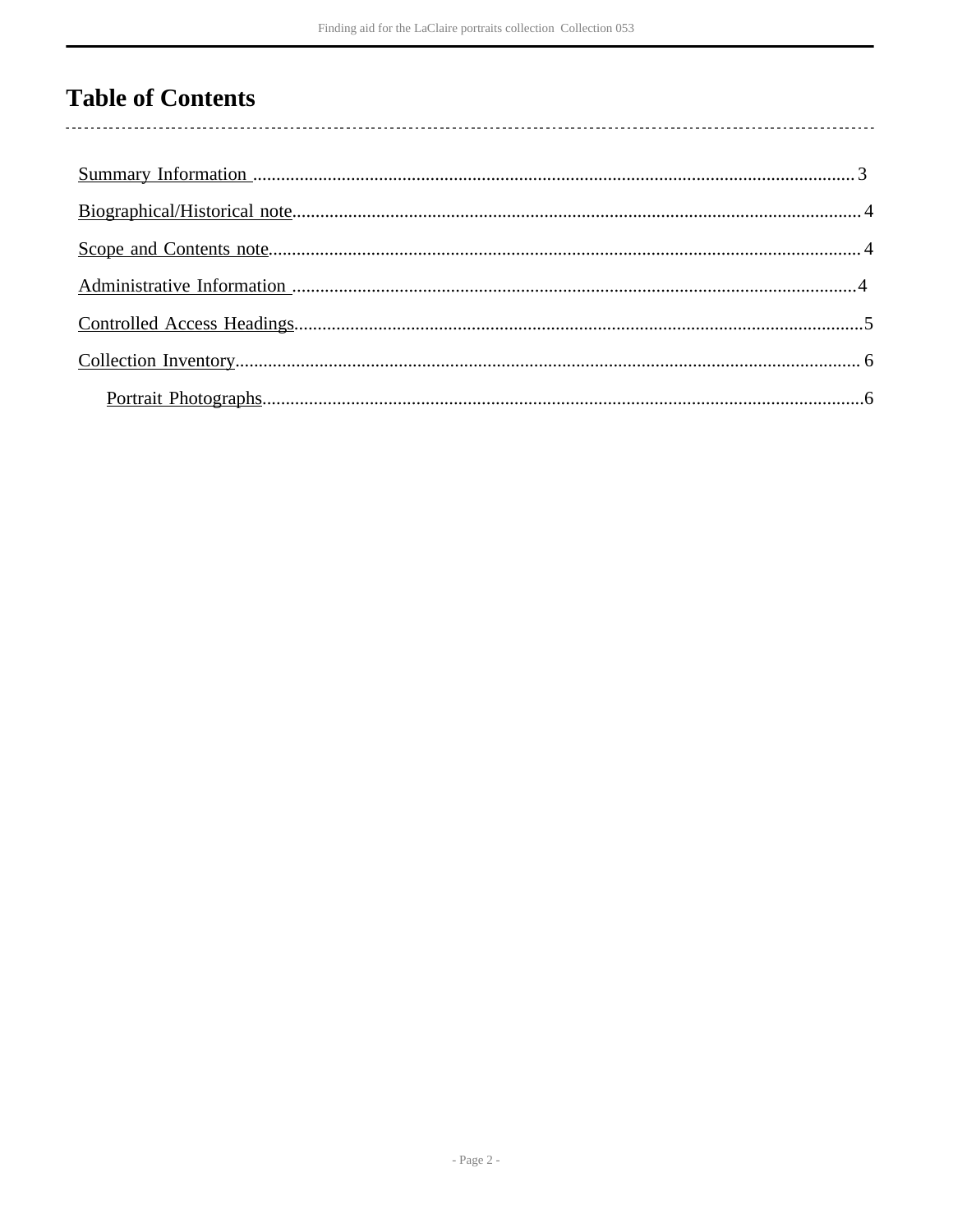# <span id="page-2-0"></span>**Summary Information**

| <b>Repository</b>             | Grand Rapids Public Library, Grand Rapids History and Special<br><b>Collections Department</b>                                                                                                                                                                                                                                                                                                                                                                                                                                                                                          |
|-------------------------------|-----------------------------------------------------------------------------------------------------------------------------------------------------------------------------------------------------------------------------------------------------------------------------------------------------------------------------------------------------------------------------------------------------------------------------------------------------------------------------------------------------------------------------------------------------------------------------------------|
| <b>Creator - Photographer</b> | LaClaire, Maurice, 1901-1970                                                                                                                                                                                                                                                                                                                                                                                                                                                                                                                                                            |
| <b>Title</b>                  | LaClaire portraits collection                                                                                                                                                                                                                                                                                                                                                                                                                                                                                                                                                           |
| Date [bulk]                   | Bulk, 1930-1939                                                                                                                                                                                                                                                                                                                                                                                                                                                                                                                                                                         |
| Date [inclusive]              | 1916-2009                                                                                                                                                                                                                                                                                                                                                                                                                                                                                                                                                                               |
| <b>Extent</b>                 | 2.6 Linear feet Two boxes                                                                                                                                                                                                                                                                                                                                                                                                                                                                                                                                                               |
| Language                      | English                                                                                                                                                                                                                                                                                                                                                                                                                                                                                                                                                                                 |
| <b>Abstract</b>               | Maurice LaClaire (1901-1969) was an internationally known Grand<br>Rapids (Mich.) photographer. The collection contains 29 portrait<br>photographs of leading Grand Rapids authors of the 1930s. The<br>photographs were exhibited at the Grand Rapids Public Library during<br>Book Week in 1942. The collection also contains a copy of Photographic<br>Portraiture, published by by Maurice's son, David B. LaClaire, in 2003.<br>This publication includes images of Grand Rapids individuals, as well as<br>national notables, taken by Maurice or David from 1916 into the 2000s. |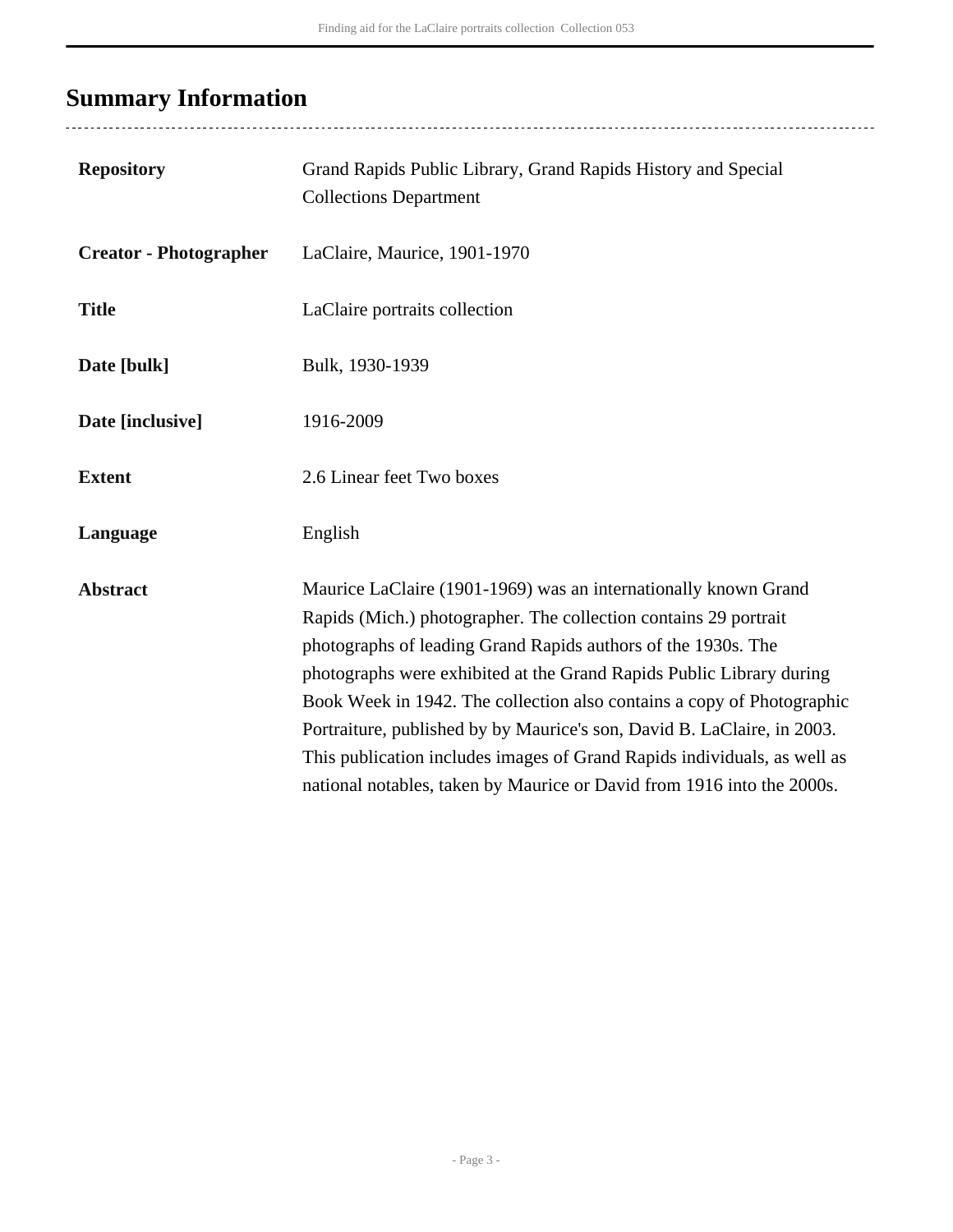### <span id="page-3-0"></span>**Biographical/Historical note**

Maurice Carnes LaClaire was born in Big Rapids in 1901. He developed an interest in photography while attending Ferris State. Upon graduation he moved to Grand Rapids and opened a photography studio. LaClaire pioneered direct color portraiture in 1936, and afterward worked with the Kodak-Eastman Company in the testing of several color processes. LaClaire presented one-man shows at the Marshall Fields Galleries in Chicago, at the Smithsonian, and at the Eastman House in Rochester, and won various national and international competitions for his color work. He died in Grand Rapids on October 25, 1970 at the age of 69.

Please See David LaClaire's book Photographic Portraiture for additional biographical information.

For published information on the Grand Rapids Public Library exhibit and event honoring the authors depicted in this collection, see: "Local Authors Contribute to the World of Literature" Grand Rapids Mirror, May 1942

### <span id="page-3-1"></span>**Scope and Contents note**

The collection contains 28 13 x 10 inch photographs mounted in window mats with images of 29 leading writers from Grand Rapids in the 1930s and 1940s. Image #21 contains 2 of the authors photographed together.

An article in the Grand Rapids Mirror, May 1942 (see Box 1) suggests that the Grand Rapids Public Library may have been the leader in the selection of these authors, and perhaps in commissioning the photos from LaClaire. A reception and tea was held for those honored in the images, at the Library, during National Books Week in November 1941. The twenty nine individuals represent various types of authors, from scholarly to children's fiction, newspapers to short stories.

The original photographs that initially formed this collection are now supplemented by the book Photographic Portraiture, which documents two generations of the LaClaire Studio, and it's notable subjects.

### <span id="page-3-2"></span>**Administrative Information**

#### **Publication Information**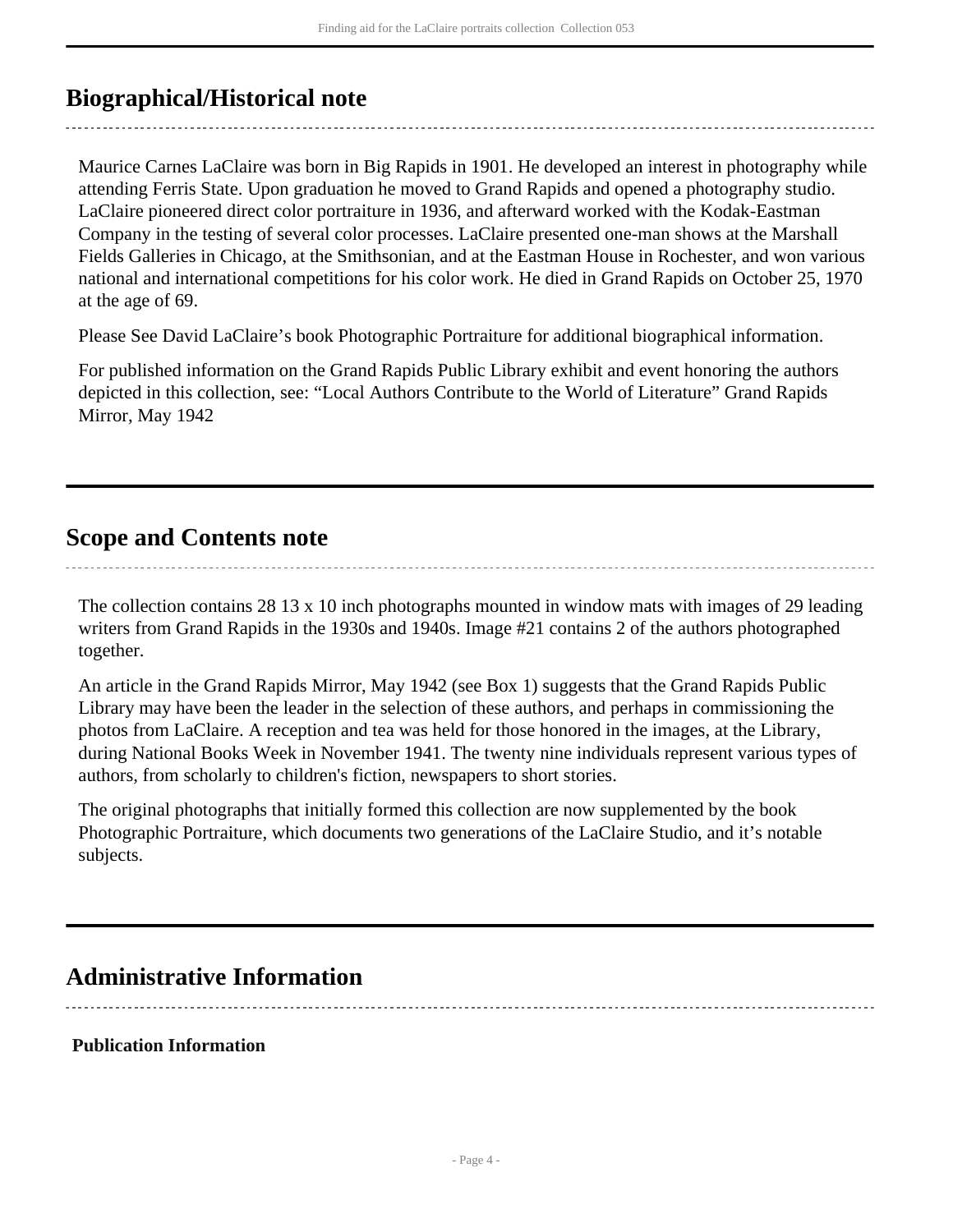Grand Rapids Public Library, Grand Rapids History and Special Collections Department December 1987

#### **Immediate Source of Acquisition note**

Maurice Carnes LaClaire, 1941; accession numbers 1941.001, P2003.021

### <span id="page-4-0"></span>**Controlled Access Headings**

 $\sim$ 

### **Geographic Name(s)**

• Grand Rapids (Mich.) -- History

#### **Personal Name(s)**

- LaClaire, David B
- LaClaire, Maurice, 1901-1970

#### **Subject(s)**

- Authors, American -- Michigan
- Portrait photography -- Michigan -- Grand Rapids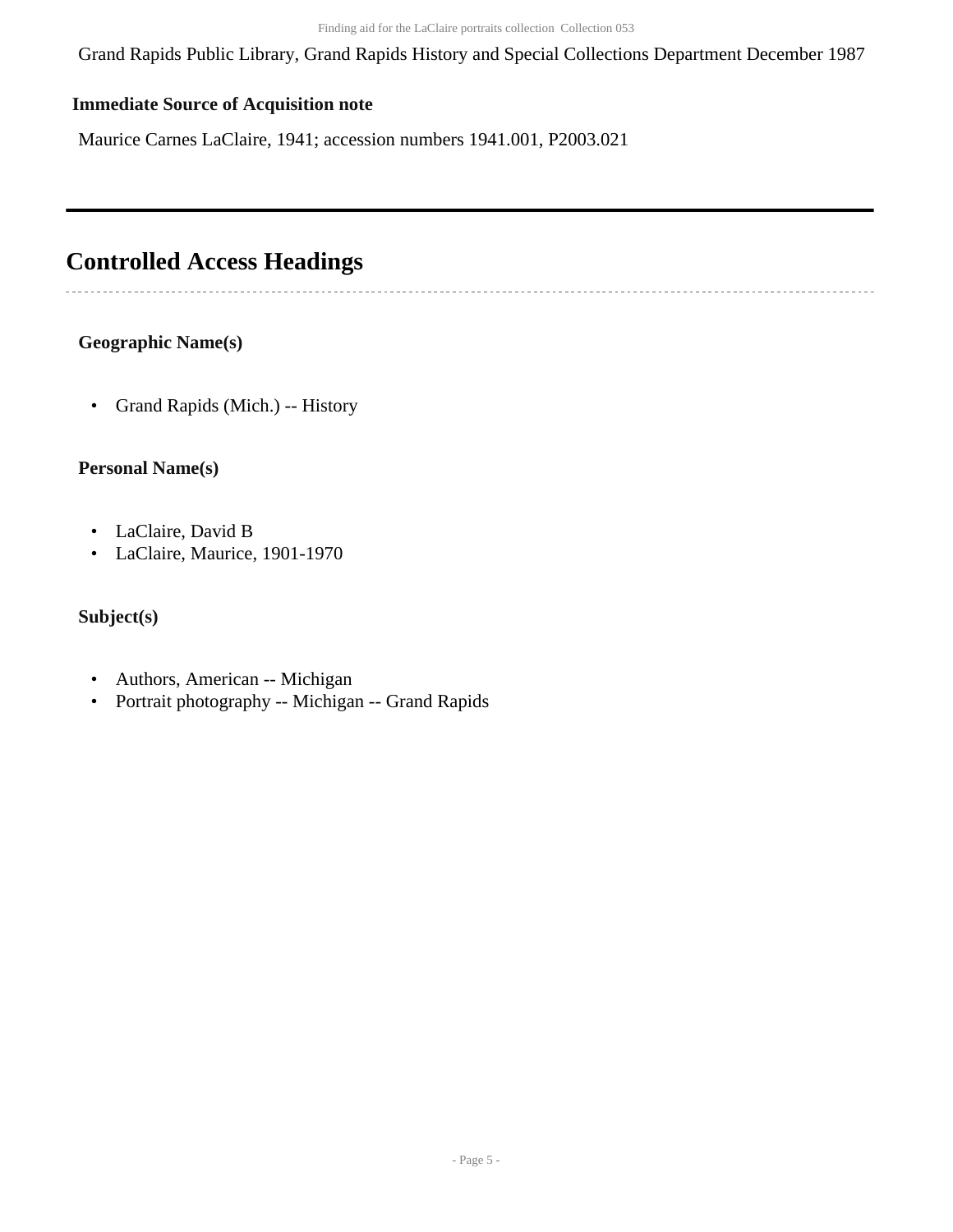# <span id="page-5-0"></span>**Collection Inventory**

<span id="page-5-1"></span>

| <b>Portrait Photographs</b> |  |
|-----------------------------|--|
|-----------------------------|--|

|                                           | <b>Box</b>   | <b>Folder</b>  |
|-------------------------------------------|--------------|----------------|
| Allen, Roger / Roger Allen.               | $\mathbf{1}$ | $\mathbf{1}$   |
| Atwell, Willis W. / Willis Atwell         | $\mathbf{1}$ | $\overline{2}$ |
| Beets, Henry / Henry Beets                | $\mathbf{1}$ | 3              |
| Berkhof, Louis / Louis Berkhof            | $\mathbf{1}$ | $\overline{4}$ |
| Campau, Ethel L. / Ethel Campau           | $\mathbf{1}$ | 5              |
| Cheeryman, Myrtle Koon / Myrtle Cheeryman | $\mathbf{1}$ | 6              |
| Collins, Kreigh / Kreigh Collins          | $\mathbf{1}$ | $\overline{7}$ |
| Dean, Ben / Ben Dean                      | $\mathbf{1}$ | 8              |
| DeJong, David / David DeJong              | $\mathbf{1}$ | 9              |
| DeJong, Meindert / Meindert DeJong        | $\mathbf{1}$ | 10             |
| DeVries, Bess / Bess DeVries              | $\mathbf{1}$ | 11             |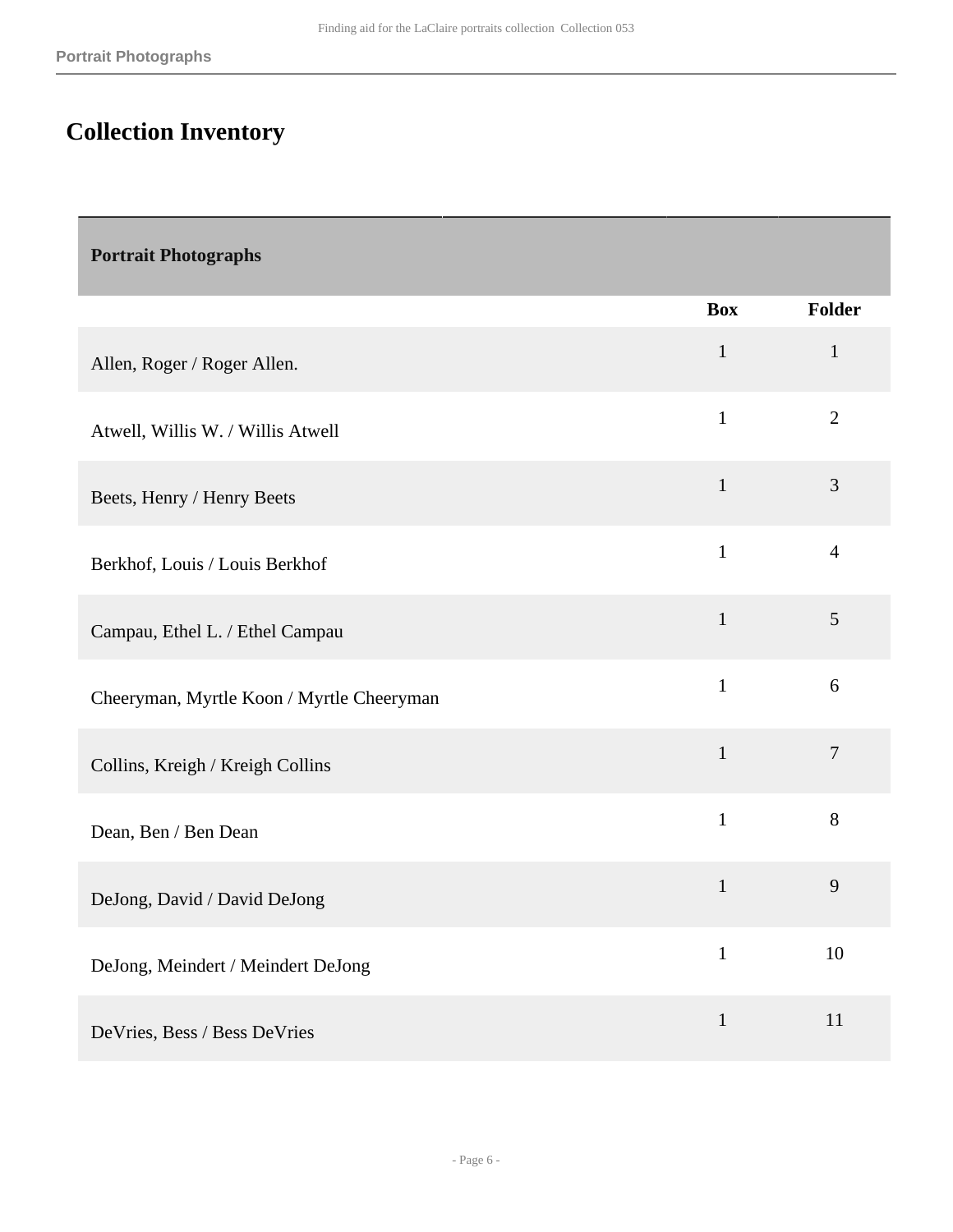| DuMond, Frank L. / Frank DuMond                               | $\mathbf{1}$ | 12 |
|---------------------------------------------------------------|--------------|----|
| Ellis, Miss Grace / Grace Ellis                               | $\mathbf{1}$ | 13 |
| Finney, Ethel / Ethel Finney                                  | $\mathbf{1}$ | 14 |
| Fideler, Raymond B. / Raymond Fideler                         | $\mathbf{1}$ | 15 |
| Jewett, Xiora H. / H. Xiora Jewett                            | $\mathbf{1}$ | 16 |
| Keck, Miss C. / Christine M. Keck                             | $\mathbf{1}$ | 17 |
| Langereis, H.H.D. / Henry H.D. Langereis                      | $\mathbf{1}$ | 18 |
| Murphy, George / George Murphy                                | $\mathbf{1}$ | 19 |
| Needham, Margaret Masters / Margaret Masters Needham          | $\mathbf{1}$ | 20 |
| Pershbacher, Olga (with Dorothy Wilde) / Olga Pershbacher     | $\mathbf{1}$ | 21 |
| Pierson, Clara / Clara Pierson                                | $\mathbf{1}$ | 22 |
| Slootmacher, Wilhelmina / Wilhelmina Slootmacher.             | $\mathbf{1}$ | 23 |
| Sparks, Frank M. / Frank Sparks                               | $\mathbf{1}$ | 24 |
| Toole, Mrs. Don P. (H. Barleau, pen name) / Mrs. Don P. Toole | $\mathbf{1}$ | 25 |